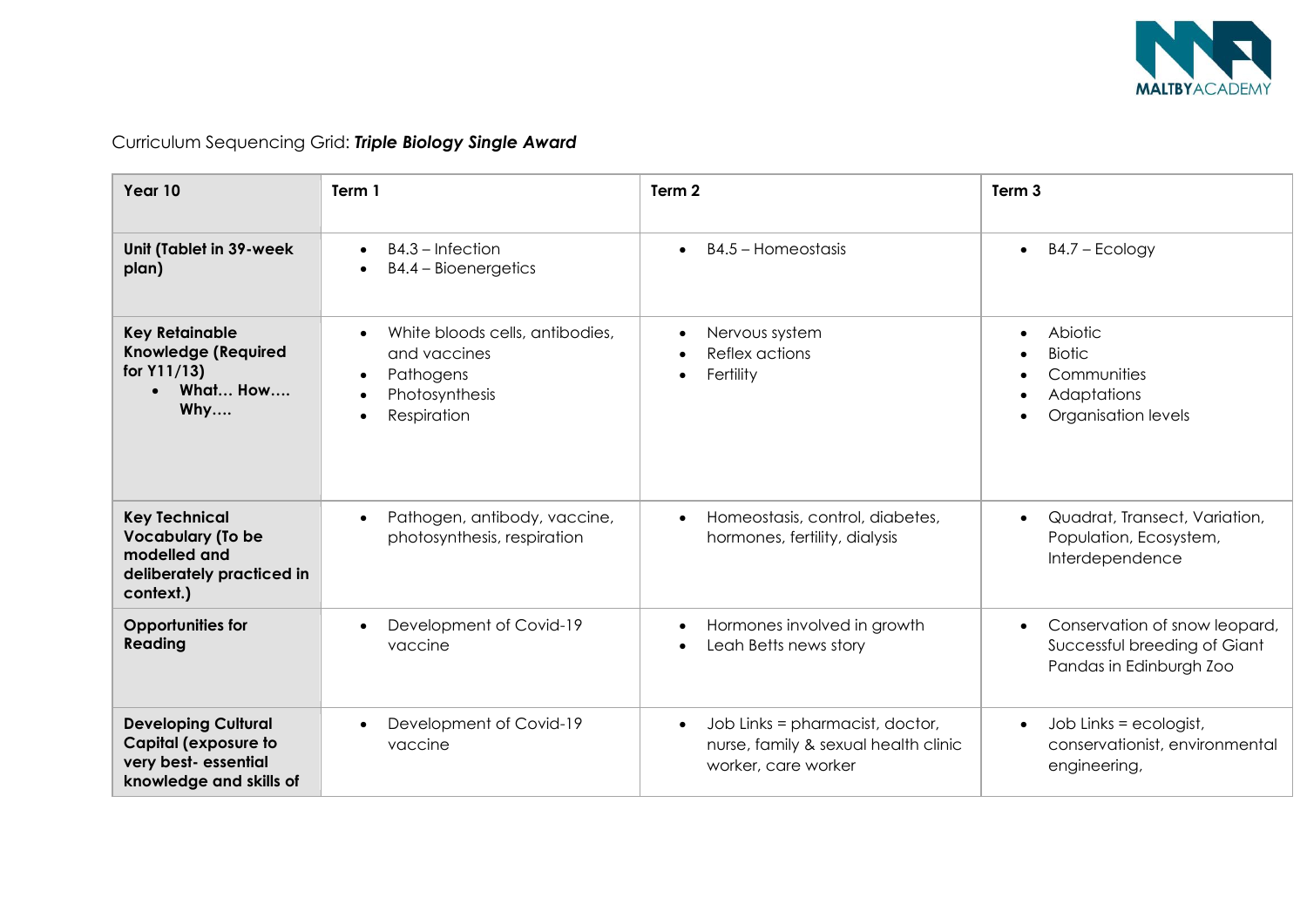

| educated citizens -<br>appreciation of human<br>creativity and<br>achievement.) |                                                                                                                                                                                                                                                                                                                                                                                                                                                                                                    |                                                                                                                                                            |                                                                                                                                                          |
|---------------------------------------------------------------------------------|----------------------------------------------------------------------------------------------------------------------------------------------------------------------------------------------------------------------------------------------------------------------------------------------------------------------------------------------------------------------------------------------------------------------------------------------------------------------------------------------------|------------------------------------------------------------------------------------------------------------------------------------------------------------|----------------------------------------------------------------------------------------------------------------------------------------------------------|
| <b>Cross Curricular Links</b><br>(Authentic Connections)                        | Health and social care -<br>vaccines and social care                                                                                                                                                                                                                                                                                                                                                                                                                                               | Maths - formula: application of<br>$\bullet$<br>formula and units, rearranging<br>formula<br>Maths - line graphs: drawing and<br>$\bullet$<br>interpreting | Maths-formula: application<br>$\bullet$<br>of formula and units,<br>rearranging formula<br>Maths - line graphs: drawing<br>$\bullet$<br>and interpreting |
| <b>Key Assessment</b>                                                           | End of Unit Tests                                                                                                                                                                                                                                                                                                                                                                                                                                                                                  | End of Unit Tests<br>$\bullet$                                                                                                                             | End of Unit Tests<br>End of Year exam                                                                                                                    |
| <b>How Science Work Skills</b><br>in Science                                    | These skills will continuously throughout the year, some, or all of which will be covered within each topic<br>$\bullet$<br>Variables<br>$\Omega$<br>Equipment<br>$\circ$<br>Risk assessments<br>$\Omega$<br>Writing a method<br>$\circ$<br>Presenting data (bar charts and line graphs)<br>$\circ$<br>Interpreting data<br>$\circ$<br>Types of error (measuring, systematic, random)<br>$\circ$<br>Equations, calculations, and units<br>$\circ$<br>Evaluating<br>$\circ$<br>Models<br>$\bigcirc$ |                                                                                                                                                            |                                                                                                                                                          |

| Year 11 | Term 1 | Term 2 | Term 3 |
|---------|--------|--------|--------|
|         |        |        |        |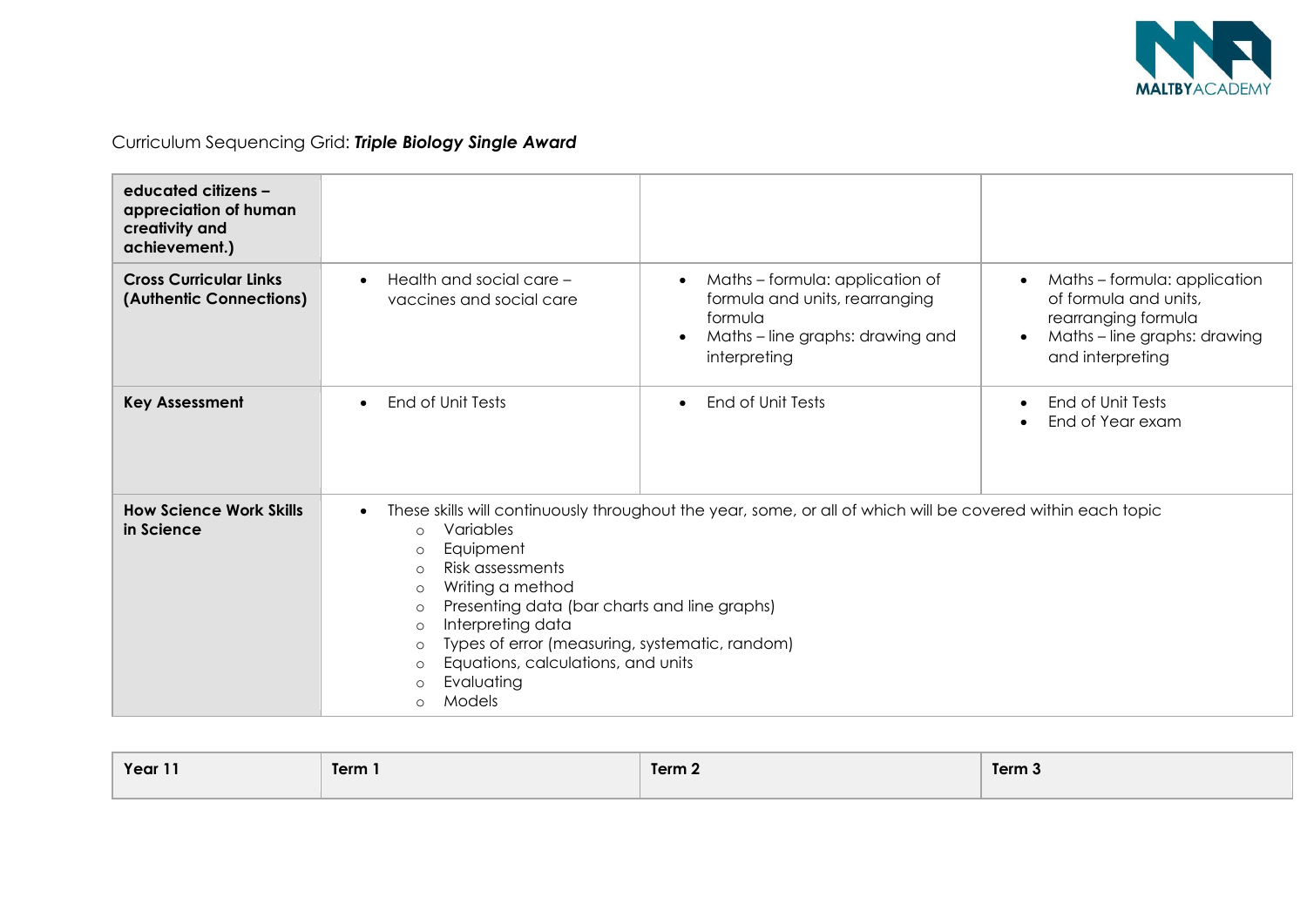

| <b>Unit</b> (Tablet in 39-week<br>plan)                                                                                                                                                       | $B4.6 - Genetics$                                                                                                                                            | Revision           | Revision<br>$\bullet$           |
|-----------------------------------------------------------------------------------------------------------------------------------------------------------------------------------------------|--------------------------------------------------------------------------------------------------------------------------------------------------------------|--------------------|---------------------------------|
| <b>Key Retainable</b><br>Knowledge (Required<br>for $Y11/13$<br>What How<br>$\bullet$<br>Why                                                                                                  | Sexual and asexual<br>reproduction<br>Variation<br>Evolution                                                                                                 | <b>EVERYTHING!</b> | <b>EVERYTHING!</b><br>$\bullet$ |
| <b>Key Technical</b><br>Vocabulary (To be<br>modelled and<br>deliberately practiced in<br>context.)                                                                                           | Sexual, Asexual, Reproduction,<br>Fertilisation, Mitosis, Clone,<br>Variation, Meiosis, Mitosis,<br>Gamete, Fertilisation, Clone,<br>Chromosome, DNA, Genome | $\bullet$          |                                 |
| <b>Opportunities for</b><br><b>Reading</b>                                                                                                                                                    | Theories of evolution                                                                                                                                        | $\bullet$          |                                 |
| <b>Developing Cultural</b><br><b>Capital</b> (exposure to<br>very best-essential<br>knowledge and skills of<br>educated citizens-<br>appreciation of human<br>creativity and<br>achievement.) | Debating ethics of genetic<br>$\bullet$<br>engineering and cloning                                                                                           | $\bullet$          |                                 |
| <b>Cross Curricular Links</b><br>(Authentic Connections)                                                                                                                                      | English: Extended writing and<br>comprehension tasks.                                                                                                        | $\bullet$          |                                 |